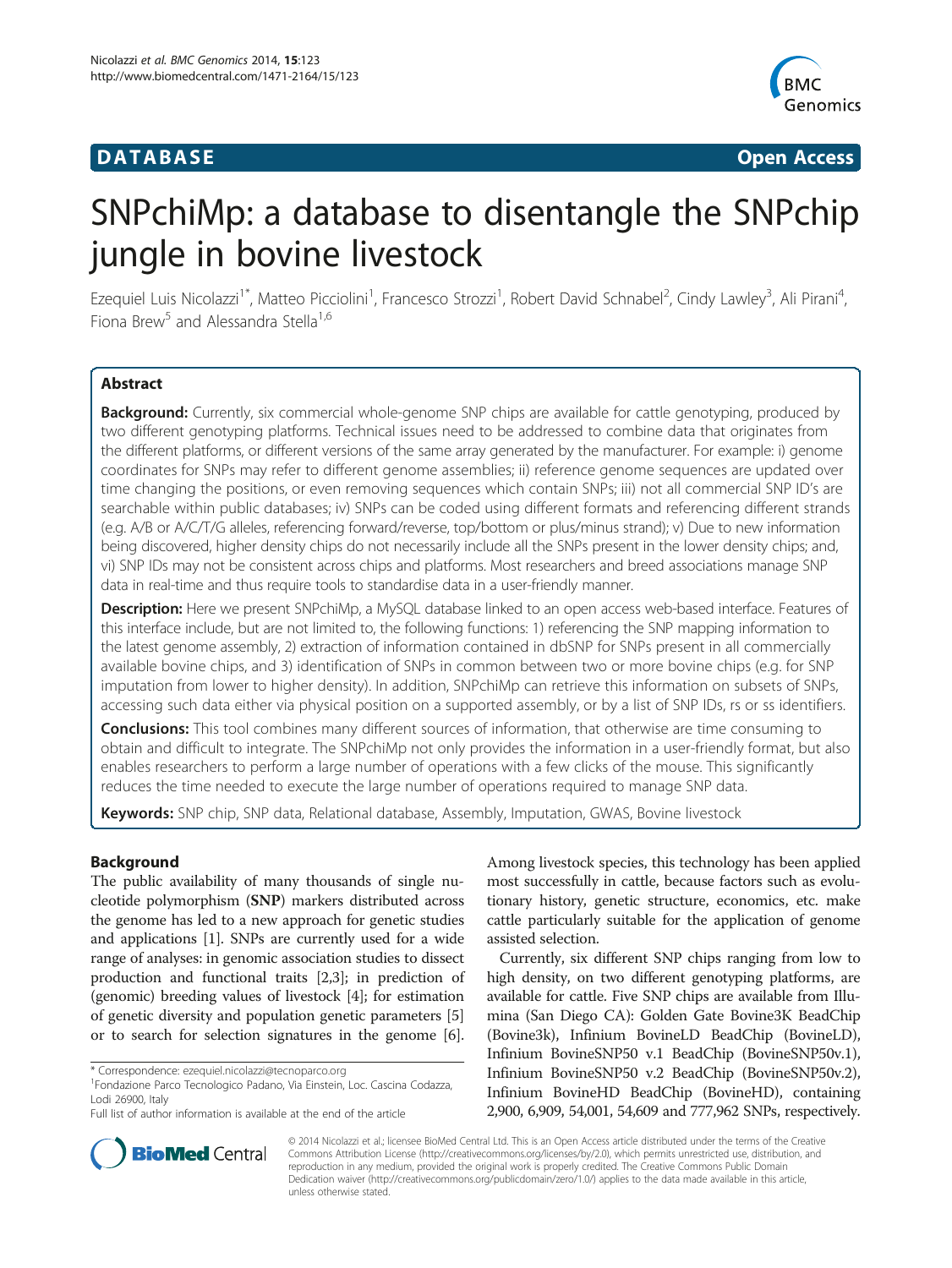Affymetrix has recently produced the Axiom Genome-Wide BOS 1 Bovine Array, containing 648,875 SNP probes (Axiom Bos 1). Considering the different chips and densities, and that data is routinely exchanged between projects and countries [[4,7](#page-5-0)], there is the need for tools to effectively manage data and correlate information between SNP sets. Doing this necessitates maintaining updated information on the genome sequence (e.g. chromosome and position in base pairs) using the latest available assembly, and to accurately impute missing genotypes to obtain the highest value from the genotyping information [[8,9](#page-5-0)].

Ambiguities in retrieving SNP information hinder the efficient use of data from different SNP panels in genomic applications. Researchers and breed associations routinely need to address several problems in order to manage data from different platforms, or even different versions of the same assay. For example, original reference genome sequences are updated over time, thus requiring updates to the genome coordinates for the SNPs on the chip(s); commercial SNP IDs might not be consistent within and across platforms; or SNP alleles might be coded using different formats and referencing strands.

Here we present SNPchiMp, a MySQL database linked to an open access web-based interface to manage bovine and eventually multi-species SNP chip data in a straightforward, flexible, consistent and user-friendly manner.

# Construction and content

#### Data collection

SNP data were collected from three different sources. First, all bovine dbSNP database builds [\(http://www.ncbi.nlm.](http://www.ncbi.nlm.nih.gov/snp/) [nih.gov/snp/\)](http://www.ncbi.nlm.nih.gov/snp/) from June 2012 onward were downloaded to a local server (builds 136 and 137). The 29 bovine autosomal, sexual, mitochondrial, and unassigned chromosomes files were downloaded (~120 Gb). Second, Illumina SNP chip data were collected from manifest files of the Illumina GenomeStudio® software, and from data obtained directly from the manufacturer. The vast majority of this information is available directly from the Illumina website, "Products and Support files" section ([http://support.illu](http://support.illumina.com/array/downloads.ilmn)[mina.com/array/downloads.ilmn\)](http://support.illumina.com/array/downloads.ilmn). A total of 788,048 unique commercial SNP IDs (and linked information) were stored in the database, corresponding to all SNP IDs present in the five commercially available SNP chips plus an additional 4,275 cross-reference SNP IDs (e.g. same SNPs with different IDs). Associations between commercial SNP IDs and dbSNP rs/ss IDs for Illumina SNPs were first obtained by merging SNP IDs against the "Submitter ID" section in the previously downloaded dbSNP database. To confirm such associations, random sampled sequences were blasted against UMD3.1 assembly, and re-checked independently. The third source of information, the Affymetrix Axiom® Genome-Wide BOS 1 Array Plate (version 33), was obtained from the Affymetrix website support

section [\(http://www.affymetrix.com/support/support\\_re](http://www.affymetrix.com/support/support_result.affx)[sult.affx\)](http://www.affymetrix.com/support/support_result.affx). This file contained 648,875 SNP probes, including 360,274 associations between SNP IDs and official rs IDs, thus no other integration of information was needed.

#### Database architecture and web interface

A MySQL relational database management system (RDBMS) was used to build and manage the underlying database in the SNPchiMp tool. The entity-relationship (E/R) diagram of the database is presented in Figure [1](#page-2-0). A total of 12, 171,260 records of SNP information, rs and ss IDs associations are currently available in the database. To manage the considerable volume of data stored into the database, ad-hoc optimisation strategies were developed. MySQL tables were indexed and logical partitions were created to decrease time and increase efficiency of the database queries. The Ruby programming language was used to code the web-based application. Given the proven stability and performance of the Java Virtual Machine (JVM), JRuby ([www.jruby.org](http://www.jruby.org)) was used as Ruby language interpreter and Ruby on Rails (RoR) version 3.2.11 ([www.](http://www.rubyonrails.org) [rubyonrails.org\)](http://www.rubyonrails.org) was chosen as a web framework for a rapid development of the web interface and to handle the connection with the database. Finally, Torque Box ([www.torquebox.org\)](http://www.torquebox.org) was used as the application server to deploy the web service.

#### Implementation of web-based tools

The base structure of the graphical interface was built using RoR base commands. A graphical template was designed using HTML and CSS languages, creating a common graphical layout for all the web pages in the graphical user interface (GUI). End users are able to interrogate the database in two dedicated sections: "Download" and "Browse". Queries of the underlying database are facilitated through option selections using "check", "select" and "input" boxes. Once the end user has selected the required options, the interrogation of the database is divided into two steps. First, a preview page displays the first 100 elements of the query. Only then, a second query allows the required data to be downloaded if the user selects the corresponding options. All files to be downloaded are automatically compressed, using a "tar" (i.e. tape archive) compression tool, in order to reduce download time.

# Utility

The SNPchiMp tool has six user menus: "Home", "Manual", "Download", "Browse", "About us" and "FAQs". "Home" provides general information about the tool, "Manual", contains a downloadable version of the manual, "About us" contains a short description of the people involved in the development of this tool, and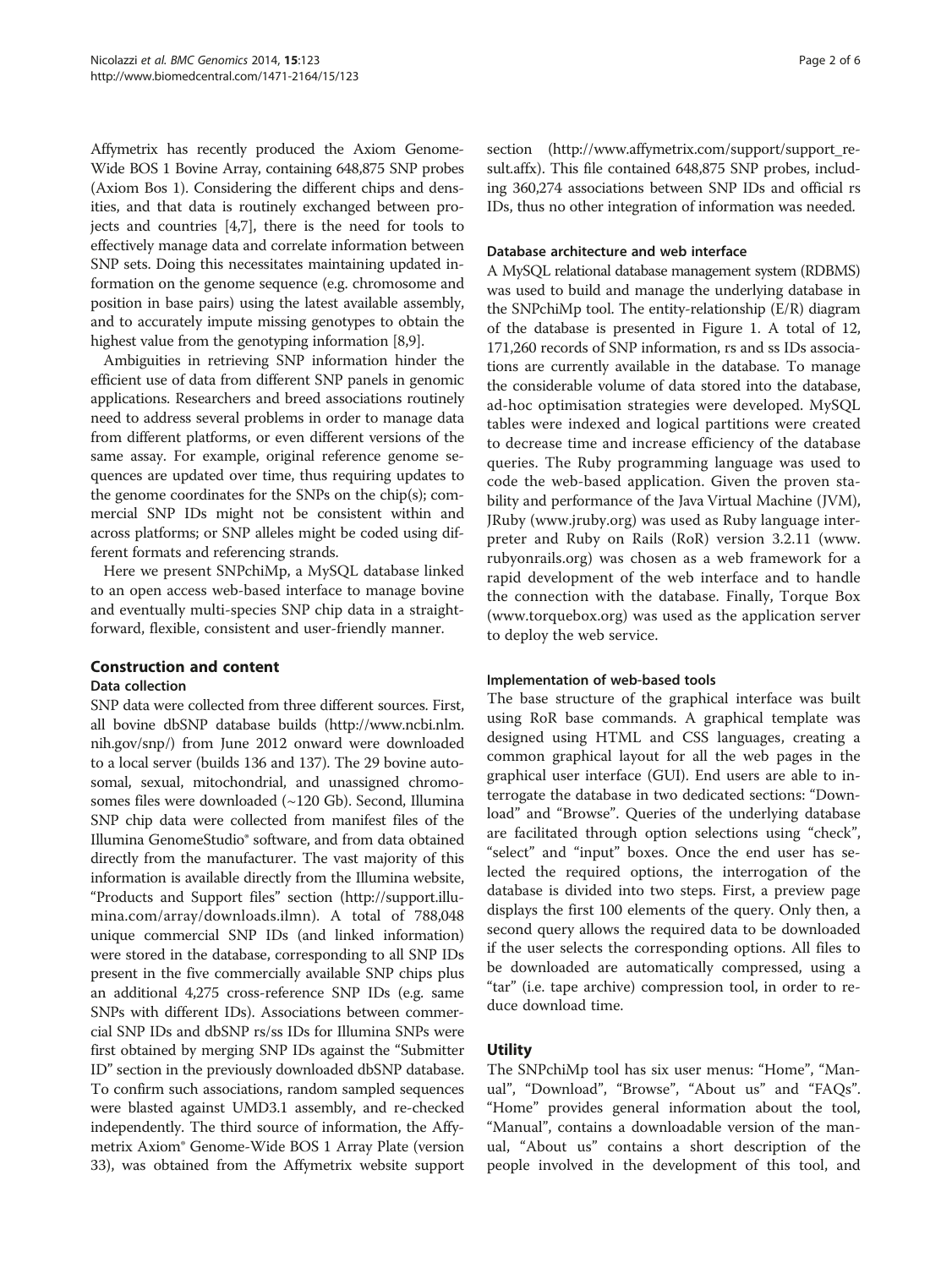<span id="page-2-0"></span>

"FAQs" are a list of frequently asked questions to solve specific issues not covered in the manual.

In the "Download" menu the user can download the information available in the database for one or more SNP chips. This menu is divided into two further sections: "Detailed SNP information" and "Across SNPchip table". One of the main features of the "Detailed SNP information" menu allows conversion of mapping information (e.g. chromosome and position in base pairs) for one or more SNP chips to any of the available genome assemblies. Currently available assemblies are: native platform (e.g. original information in the genotyping platform producer files, independently from the assembly used for mapping SNPs); BTAU4.2 (map information extracted from dbSNP build 136); UMD3.1 and BTAU4.6 (map information extracted from dbSNP build 137). A "dummy" set of coordinates was assigned (e.g. chromosome 99 and position 0), for those loci where there was no commercial SNP ID - rs ID association (and for those SNPs whose rs ID were not mapped in the assembly considered; Table [1](#page-3-0)). In addition, users may download SNP ID, rs and ss ID associations (including linked information from dbSNP as sender names, strand, etc.), and allele coding to transform A/B allele coding into A/C/G/T forward or top format, and vice-versa. The "Across SNPchip table" section facilitates the download of a presence (coded as "1")/absence (coded as "0") table of SNPs across SNP chips. In addition, a list of common SNPs between SNP chips can be produced. The SNPs in common between all pairwise SNP chip combinations are shown in Table [2](#page-3-0). To cover all possible combinations of data, associations between chips used the commercial SNP IDs for Illumina chips and rs IDs for associations between Illumina and Affymetrix SNP chips. All unique Illumina SNP IDs (even those with the same rs ID) are present. Cross-references for commercial SNP IDs were included for all chips by default; therefore, the number of rows in the files downloaded by the user may be larger than the number of SNPs in the referenced SNP chip (see values along the diagonal in Table [2](#page-3-0)). If required, Illumina SNP IDs may be associated with the corresponding Affymetrix SNP IDs using the rs ID to merge the records. In this case, two columns containing Illumina and Affymetrix SNP IDs are displayed (NULL data is shown for mismatching SNPs). For example, Illumina SNP IDs 'ARS-USMARC-Parent-DQ647187 rs29010510' and 'BovineHD4000000047' share the same rs ID 'rs29010510' with Affymetrix SNP ID 'AX-24971295'. If both Illumina's BovineHD and Affymetrix's Axiom Bos 1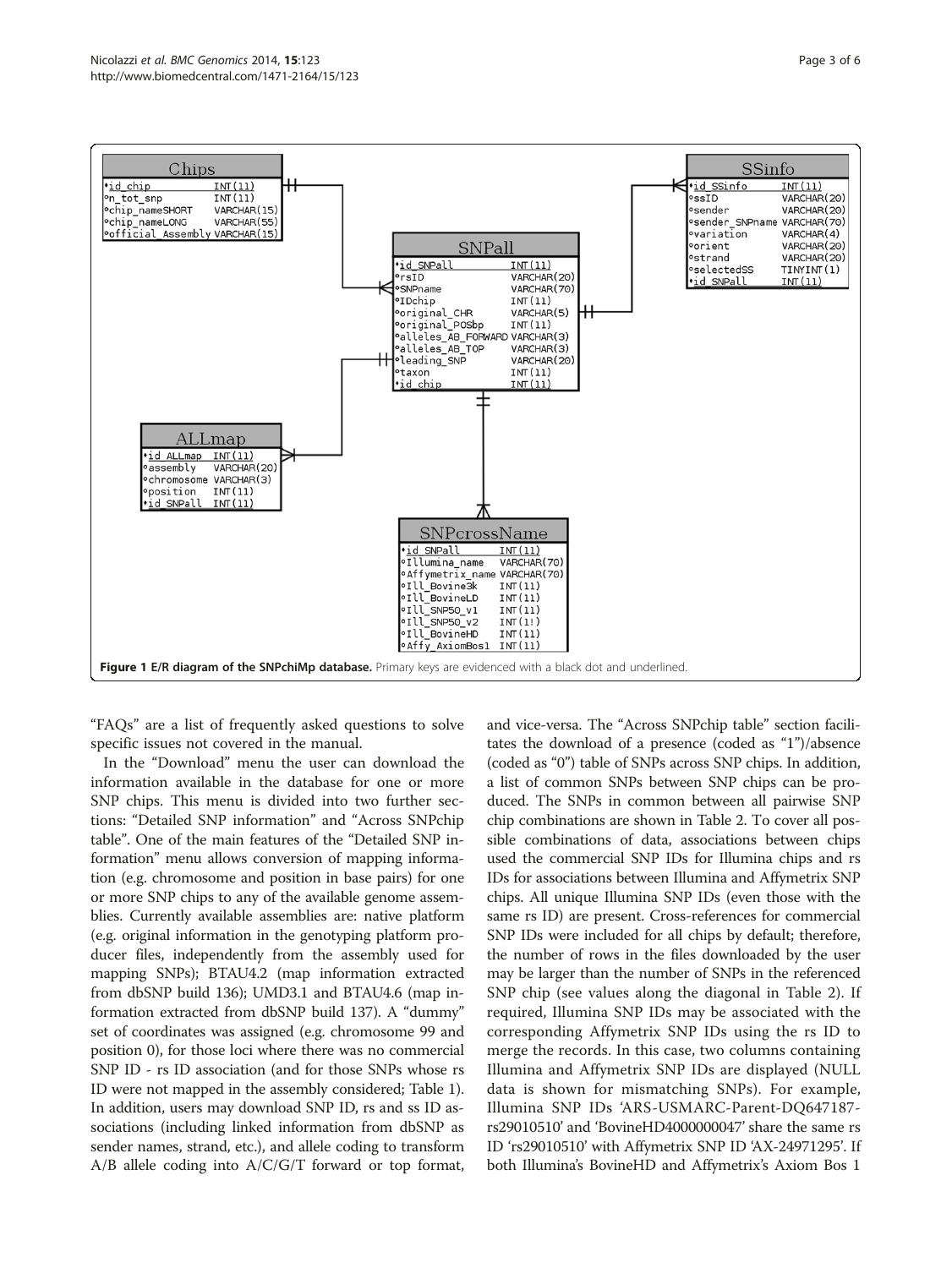| <b>SNPchip</b>           | Total <sup>a</sup> | no rs ID <sup>b</sup> | rsID $\times2^c$ | rsID $\times$ 3 <sup>d</sup> | rs IDs without map information <sup>e</sup> |               |         |
|--------------------------|--------------------|-----------------------|------------------|------------------------------|---------------------------------------------|---------------|---------|
|                          |                    |                       |                  |                              | <b>BTAU4.2</b>                              | <b>UMD3.1</b> | BTAU4.6 |
| Bovine3k <sup>t</sup>    | 2,900              | 14                    |                  | 0                            | 17                                          |               | 20      |
| BovineLD <sup>9</sup>    | 6.909              |                       |                  |                              | 94                                          | 14            | 111     |
| BovineSNP50v.1h          | 54,001             | 0                     | 29               | 0                            | 1,970                                       | 204           | 1,852   |
| BovineSNP50v.2           | 54,609             | 18                    | 29               | 0                            | 2,154                                       | 340           | 2,031   |
| <b>BovineHD</b>          | 777,962            | 13                    | 96               |                              | 72,014                                      | 3,338         | 64,528  |
| Axiom BOS 1 <sup>k</sup> | 648.875            | 288,601               |                  |                              | 130,618                                     |               | 16.207  |

<sup>a</sup>Total number of SNPs/SNP probes within chip not considering cross-references of SNP IDs.

<span id="page-3-0"></span>Table 1 Consistency of information across SNP chip and assemblies

 $b$ Total number of SNPs without SNP ID – rs ID association.<br><sup>C</sup>Iotal number of SNPs with two different SNP IDs and sat

Total number of SNPs with two different SNP IDs and same rs ID.

<sup>d</sup>Total number of SNPs with three different SNP IDs and same rs ID.

e Total number of SNPs whose rs ID is not mapped in the correspondent assembly (coded as chromosome 99 and position 0 in the SNPchiMp database).

f Illumina Golden Gate Bovine3K BeadChip.

g Illumina Infinium BovineLD BeadChip.

hIllumina Infinium BovineSNP50 v.1 BeadChip.

i Illumina Infinium BovineSNP50 v.2 BeadChip.

j Illumina Infinium BovineHD BeadChip.

k Affymetrix Axiom Genome-Wide BOS 1.

are chosen in this sub-section, when previewing the data, the user will obtain two rows with the Illumina SNP IDs in the column displaying Illumina SNP IDs and the (same) Affymetrix SNP ID in the column displaying Affymetrix SNP IDs.

The "Browse" menu allows the user to query a custom list of SNPs by entering a list of commercial SNP IDs, rs IDs or ss IDs in the appropriate "input" boxes. It is also possible to browse SNPs by position in any of the available genome assemblies, using classical ENSEMBL chromosome:start:end syntax. Within this menu, users can preview the first 100 elements of the query. On selecting the desired SNP, the user may be re-directed to two external web pages (ENSEMBL and dbSNP), which contain specific SNP information. It should be noted that the information displayed in the external pages might be related to different genome assemblies than the version chosen by the user within the SNPchiMp tool. All the information from within SNPchiMP can be downloaded.

|  |  |  | Table 2 Consensus information across SNP chips |  |  |  |
|--|--|--|------------------------------------------------|--|--|--|
|--|--|--|------------------------------------------------|--|--|--|

#### Discussion

All the data used for building this tool are publicly available. Although this database includes information from commercial SNP chip platforms, these data can be freely obtained from the manufacturers publicly available web sites. The information in the database is not updated in real-time, but an in-house bioinformatics pipeline has been developed to ensure quick updates of the data when new releases of dbSNP and commercial chips become available.

The database was built using MySQL RDBMS as this is one of the most reliable open source database systems. Optimisation strategies and best practice translation rules were followed in order to enhance query performance of the web based GUI. The choice of JVM, the industry standard platform for web and applications development, combined with the flexibility of JRuby and Torque Box facilitated improvement in the performance of the SNPchiMp tool service (e.g. client–server request-

| $1$ wwie = evilyenywy hntwiniweion wei opy sitt enips |                     |                     |                           |                           |                     |             |  |  |
|-------------------------------------------------------|---------------------|---------------------|---------------------------|---------------------------|---------------------|-------------|--|--|
|                                                       | Bov.3k <sup>a</sup> | Bov.LD <sup>b</sup> | Bov.SNP50v.1 <sup>c</sup> | Bov.SNP50v.2 <sup>d</sup> | Bov.HD <sup>e</sup> | Axiom BOS 1 |  |  |
| Bov.3k                                                | 3,204 (304)         |                     |                           |                           |                     |             |  |  |
| Bov.LD                                                | 2,388 (229)         | 7,633 (724)         |                           |                           |                     |             |  |  |
| Bov.SNP50v.1                                          | 3,190 (304)         | 7,589 (724)         | 58,276 (4,275)            |                           |                     |             |  |  |
| Bov.SNP50v.2                                          | 3,122 (298)         | 7,578 (724)         | 56,494 (4,154)            | 58,763 (4,154)            |                     |             |  |  |
| Bov.HD                                                | 2,915 (275)         | 7,561 (717)         | 52,569 (3,835)            | 53,099 (3,754)            | 781,797 (3,835)     |             |  |  |
| Axiom BOS 1                                           | 1,861 (187)         | 4,510 (450)         | 38,527 (2,797)            | 38,376 (2,712)            | 87,398 (2,496)      | 648,875 (0) |  |  |

allumina Golden Gate Bovine3K BeadChip.

**bIllumina Infinium BovineLD BeadChip.** 

c Illumina Infinium BovineSNP50 v.1 BeadChip.

dIllumina Infinium BovineSNP50 v.2 BeadChip.

e Illumina Infinium BovineHD BeadChip.

f Affymetrix Axiom Genome-Wide BOS 1.

For across platform integration, rs IDs were used. Cross-referenced IDs are in parenthesis. Total number of SNP are displayed on the diagonal.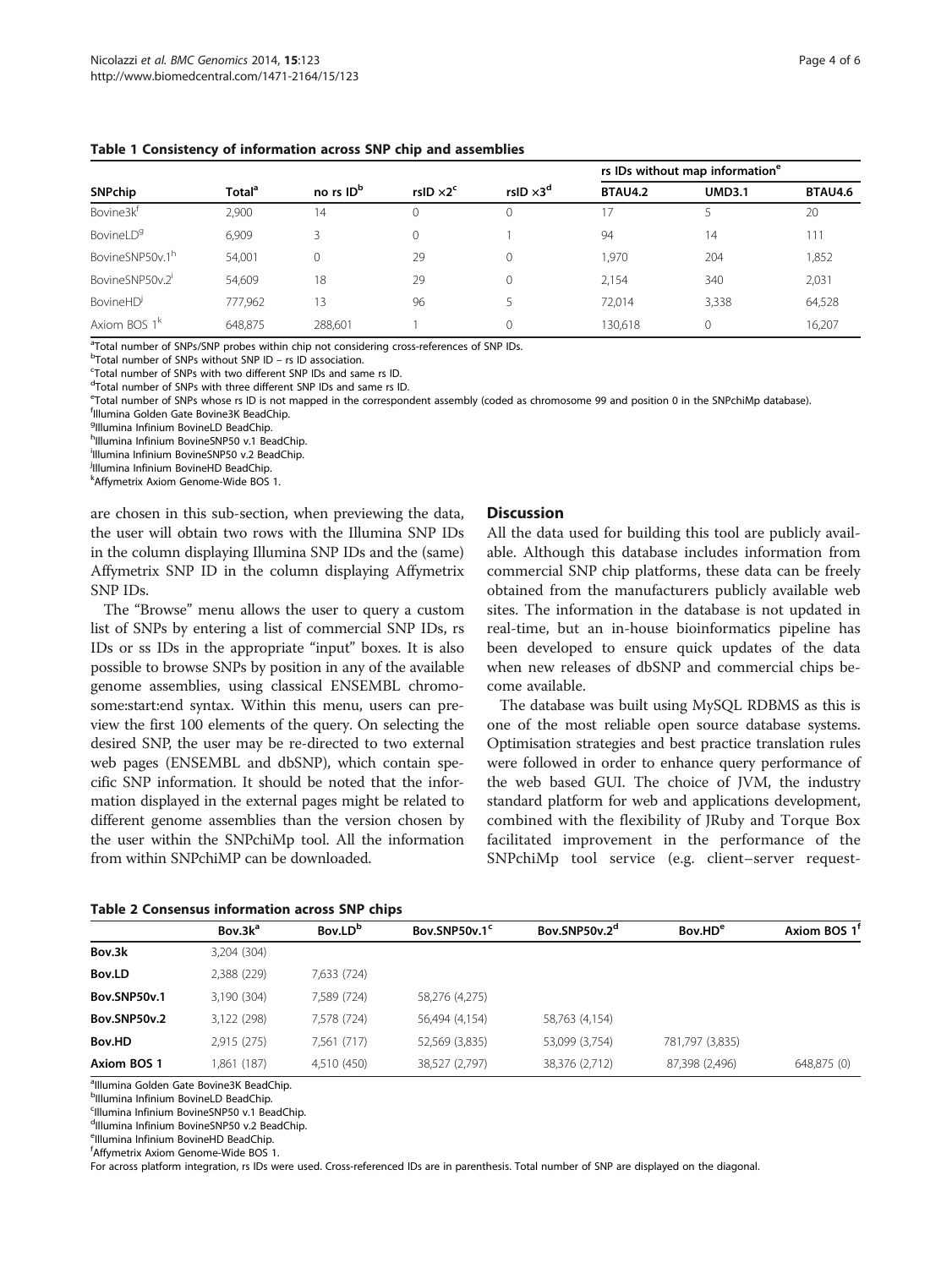answer time). RoR was chosen among other available options (e.g. PHP) as it allows fast development cycles and integration between Ruby code and html/javascript, increasing the flexibility of current and future integration of the database with other bioinformatic tools.

User interrogation of the database is carried out by selecting options from "check", "select" or "input" boxes. This solution was chosen to enhance user-friendliness of the SNPchiMp tool. For this same reason, a three-step guided selection of options is displayed to the end user in the "Download" menu. This extra feature was added for clarity and to avoid input errors from the user. In order to avoid excessive downloads of large datasets, we employed a preview step of the first 100 elements of the query, only then allowing a second full query for download. This was an inexpensive solution as the wall-time required for previewing the data is negligible.

Ease of updating the map information for multiple SNP chips is one of the main features of this tool and allows users to readily update their chromosome and position information to any of the desired assemblies. Although this might seem trivial, it is in fact not a simple process for any of the non-model organisms and was one of the factors motivating the creation of this resource. In addition, this tool will be valuable to update SNP information as new genome assemblies are released. A centralized resource such as the SNPchiMp allows for the remapping, integration and updating of information to be carried out once and then easily accessed by the entire community. This resource will enable the community to use a standardized set of SNP information and minimize duplication of effort between labs. The other options, such as commercial SNP IDs and rs/ss IDs linked information can be used, for example, to merge genotypes of SNP chips of the same density but coded in different formats. This information is important for the integration (e.g. imputation) of high density SNP chip data to sequence data. The across SNP chip information was included to help users perform imputation of SNP data from lower to higher density panels and across platforms. In addition, combining this information with the most recent assembly (e.g. using the "Detailed SNP information" sub-section) can increase the accuracy of the imputation by reducing map errors.

The "Browse" menu allows researchers to browse genomic regions near specified SNPs, for example, significant SNPs from genome-wide association or selection sweep analyses. Although there is no direct link between this database and other publicly available databases, external links have been added in the preview menu to allow browsing for extra information using external resources.

#### Conclusions

Dealing with whole genome SNP information currently requires that large amount of information are considered,

coming from many different sources. The centralized database described herein gathers all this data and will hence reduce errors when integrating genomic information. The SNPChiMp database contains all commercial SNP panel information and rs ID (and ss ID) associations for all SNP chips available. In addition, the information contained in SNPchiMp can be integrated with other online databases, including those specific to livestock, such as SNAT (that includes only two SNP chips and is focused on functional SNPs) [[10\]](#page-5-0).

The current implementation of SNPchiMp was focused on integrating SNP information for cattle due to the number of assays currently available and multiple versions of genome assemblies. However, we recognized the utility of this tool across species and have built it in such a manner to allow inclusion of virtually any species with the same underlying data available. Both Illumina and Affymetrix SNP chip data are available for other species, including livestock, fish and companion animals; therefore, the database will be extended for these species in the future.

#### Availability and requirements

SNPchiMp is freely available at [http://bioinformatics.tec](http://bioinformatics.tecnoparco.org/SNPchimp)[noparco.org/SNPchimp.](http://bioinformatics.tecnoparco.org/SNPchimp) This tool is completely open source and multiplatform (accessible from any browser in any operating system). The information in this database is not updated in real-time. Considering that bovine SNP data is routinely updated, the Authors rely on feedback from the community to remain current.

#### Abbreviations

SNP: Single nucleotide polymorphism; Bovine3k: Golden gate Bovine3K BeadChip; BovineLD: Illumina Infinium BovineLD BeadChip; BovineSNP50v.1: Illumina Infinium BovineSNP50 v.1 BeadChip; BovineSNP50v.2: Illumina infinium BovineSNP50 v.2 BeadChip; BovineHD: Illumina Infinium BovineHD BeadChip; Axiom Bos 1: Affymetrix Genome-Wide BOS 1 Bovine Array; RDBMS: Relational database management system; E/R: Entity-relationship; JVM: Java virtual machine; RoR: Ruby on Rails; GUI: Graphical user interface.

#### Competing interests

Authors declare that they have no competing interests.

#### Authors' contributions

ELN, FS, AS conceived the study. ELN and MP built the database and the web-tool. RDS, CL, AP, FB provided the producer's data, helped in the revision of the manuscript and helped in the improvement of functionality of the tool. RDS re-checked the database independently. ELN drafted the manuscript. All authors read and approved the final manuscript.

#### Acknowledgements

Authors wish to acknowledge John L. Williams for his important feedback on the early version of this tool. The research leading to these results has received funding from the European Union's Seventh Framework Programme (FP7/2007-2013) under grant agreement n.289592 – Gene2Farm.